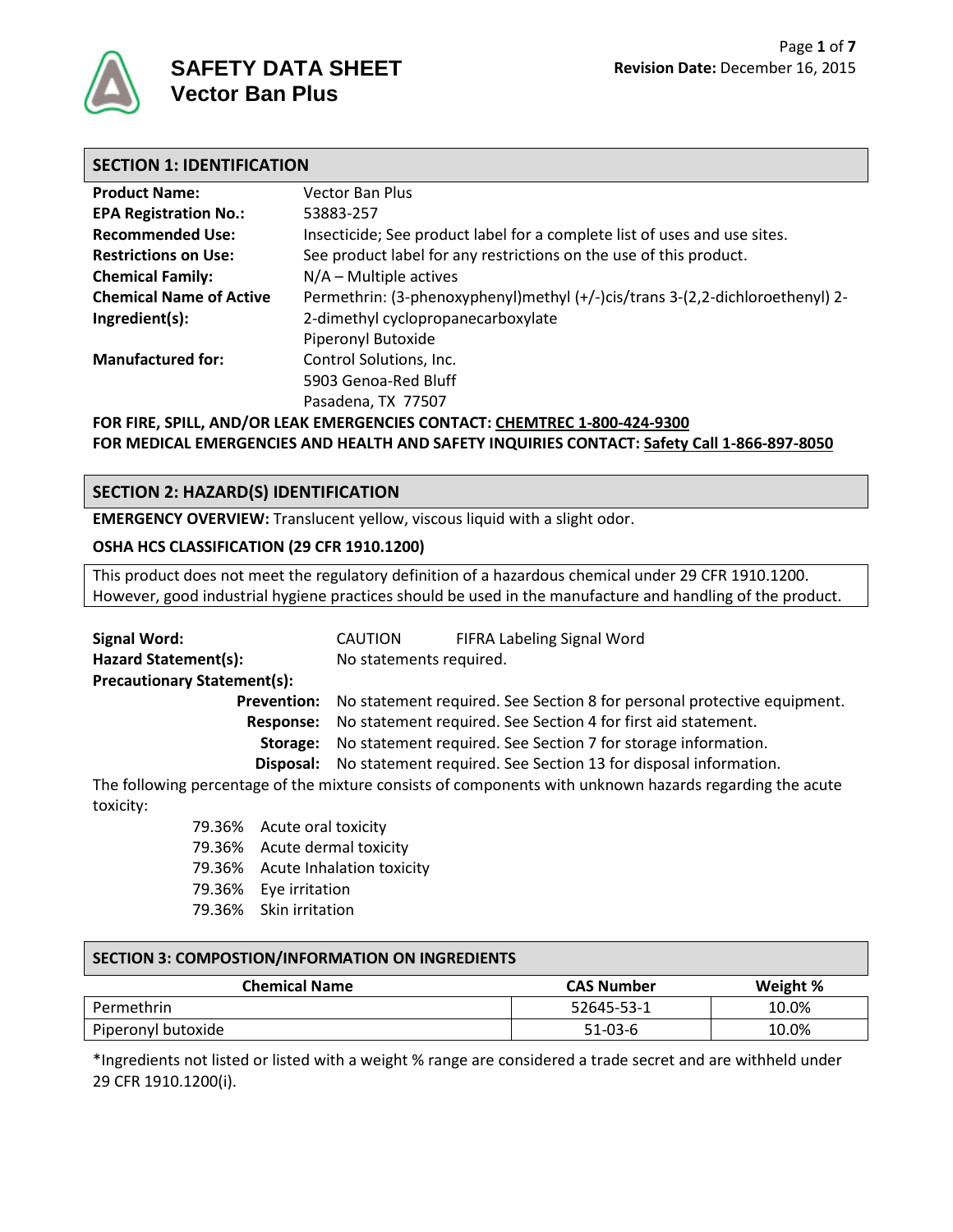|              | <b>SECTION 4: FIRST AID MEASURES</b>                                                            |
|--------------|-------------------------------------------------------------------------------------------------|
| IF IN EYES:  | Hold eye open and rinse slowly and gently with water for 15 to 20 minutes. Remove contact       |
|              | lenses, if present, after the first 5 minutes; then continue rinsing eye. Call a poison control |
|              | center or doctor for treatment advice.                                                          |
| IF ON SKIN:  | Take off contaminated clothing. Rinse skin immediately with plenty of water for 15 to 20        |
|              | minutes. Call a poison control center or doctor for treatment advice.                           |
| IF INHALED:  | Move person to fresh air. If person is not breathing, call 911 or an ambulance; then give       |
|              | artificial respiration, preferably mouth-to-mouth if possible. Call a poison control center or  |
|              | doctor for further treatment advice.                                                            |
| IF INGESTED: | Call a poison control center or doctor immediately for treatment advice. Have person sip a      |
|              | glass of water if able to swallow. Do not induce vomiting unless told to do so by a poison      |
|              | control center or doctor. Do not give anything by mouth to an unconscious person.               |
|              | Most important symptoms/offects, asyte and delayed: None known                                  |

**Most important symptoms/effects, acute and delayed:** None known

| <b>SECTION 5: FIRE-FIGHTING MEASURES</b>     |                                                                                                                                                                                                                                                                                                    |  |  |
|----------------------------------------------|----------------------------------------------------------------------------------------------------------------------------------------------------------------------------------------------------------------------------------------------------------------------------------------------------|--|--|
| <b>Suitable Extinguishing Media:</b>         | Foam, dry chemical, carbon dioxide or water spray                                                                                                                                                                                                                                                  |  |  |
| <b>Unsuitable Extinguishing Media:</b>       | Water jet                                                                                                                                                                                                                                                                                          |  |  |
| <b>Hazardous Combustion Products:</b>        | Thermal decomposition may produce toxic carbon and nitrogen, and<br>hydrogen chloride.                                                                                                                                                                                                             |  |  |
| <b>Special Protective Equipment &amp;</b>    | Evacuate area and fight fire upwind from a safe distance to avoid                                                                                                                                                                                                                                  |  |  |
| <b>Precautions:</b>                          | hazardous vapors and decomposition products. Foam and/or dry<br>chemical are preferred to minimize environmental contamination. If<br>water is used, dike and collect water to prevent run-off. Wear self-<br>contained breathing apparatus and full fire-fighting turn-out gear<br>(Bunker gear). |  |  |
| <b>Unusual Fire &amp; Explosion Hazards:</b> | None known                                                                                                                                                                                                                                                                                         |  |  |

| <b>SECTION 6: ACCIDENTAL RELEASE MEASURES</b> |                                                                                                                                                                                                                                                                                                                                                                                  |  |
|-----------------------------------------------|----------------------------------------------------------------------------------------------------------------------------------------------------------------------------------------------------------------------------------------------------------------------------------------------------------------------------------------------------------------------------------|--|
| <b>Personal Precautions:</b>                  | See Section 8 for personal protection equipment.                                                                                                                                                                                                                                                                                                                                 |  |
| <b>Environmental Precautions:</b>             | Keep spilled material and any rinsate from contaminating soil or from entering                                                                                                                                                                                                                                                                                                   |  |
|                                               | sewage and drainage systems and bodies of water.                                                                                                                                                                                                                                                                                                                                 |  |
| <b>Methods for Containment:</b>               | Isolate the spill area. Keep unnecessary and unprotected personnel from<br>entering. Absorb small spills with sand, vermiculite or other inert absorbent.<br>Dike large spills using absorbent or impervious material such as clay or sand.<br>Recover and contain as much free liquid as possible for reuse. Allow absorbed<br>material to solidify and scrape up for disposal. |  |
| <b>Methods for Clean-up:</b>                  | Place contaminated material in appropriate container for disposal. After<br>removal, flush contaminated area thoroughly with water. Pick up wash liquid<br>with additional absorbent and place in a disposable container. Do not put<br>spilled material back in the original container.                                                                                         |  |
| <b>Other Information:</b>                     | None known                                                                                                                                                                                                                                                                                                                                                                       |  |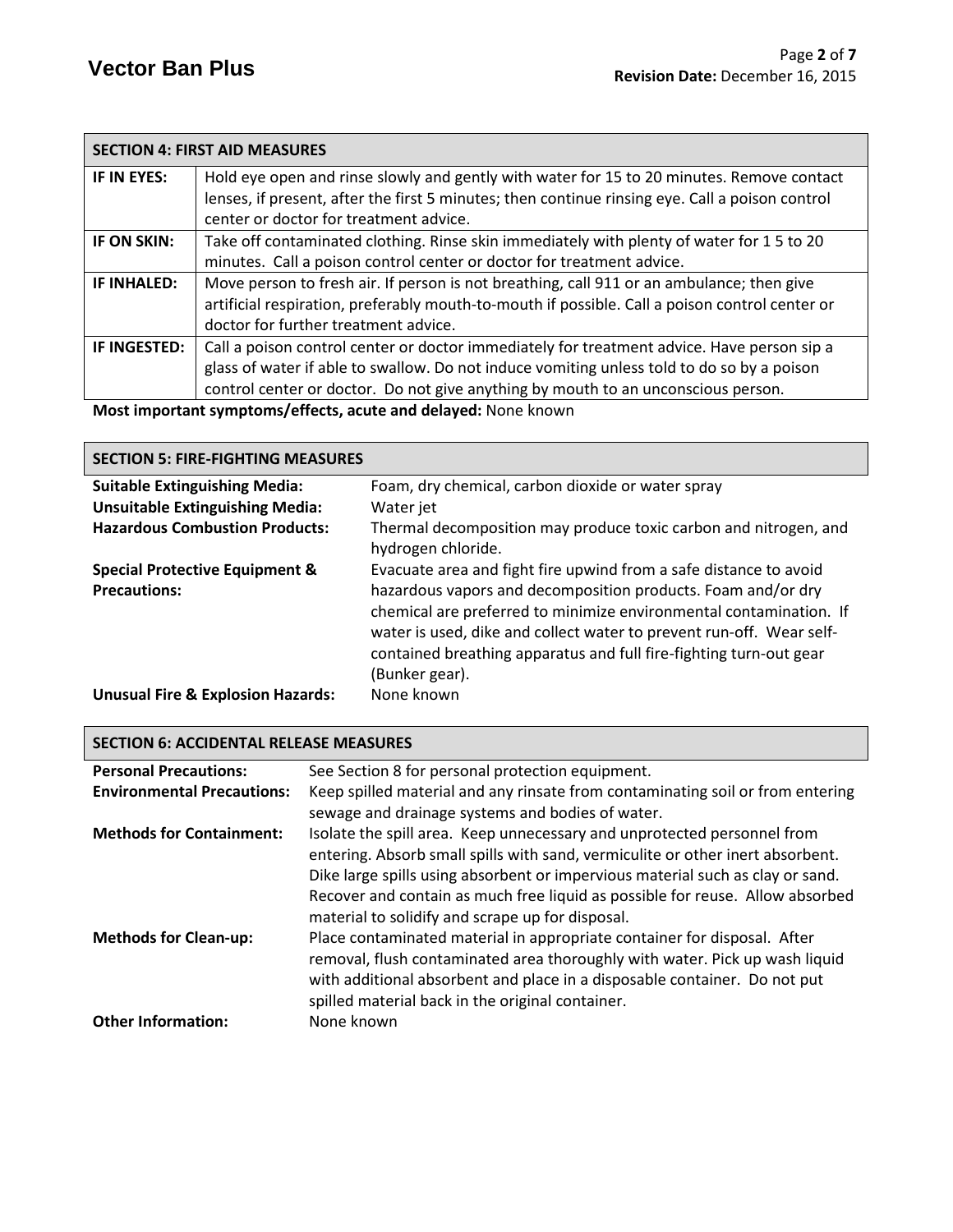#### **SECTION 7: HANDLING AND STORAGE**

**Handling:** RECOMMENDATIONS ARE INTENDED FOR MANUFACTURING, PACKAGING AND COMMERCIAL BLENDING WORKERS. PESTICIDE APPLICATORS AND WORKERS must refer to the product label and Directions for Use attached to the product for Agricultural Use Requirements in accordance with the EPA Worker Protection Standard 40 CFR part 170.Handle and open container in a manner as to prevent spillage. Do not eat, drink or smoke while handling this product. Immediately wash off accidental splashes of the concentrate or spray mixture from skin, clothing and out of eyes.

**Storage: See pesticide label for full information on product storage.** Do not contaminate water, food or feed by storage of this product. Store away from sources of heat, out of direct sunlight and away from incompatible materials. Pesticides should be stored in secured areas away from children and animals.

**Storage Temperature (Min/Max):** Store at room temperature. **Product Incompatibilities:** Avoid contact with oxidizers, acids and alkalis.

#### **SECTION 8: EXPOSURE CONTROLS/PERSONAL PROTECTION**

**Users of a pesticide product must refer to the product label for personal protective equipment requirements.**

#### **Exposure Guidelines:**

| COMPONENT            | OSHA PEL | <b>ACGIH TLV</b> | <b>NIOSH REL</b> |
|----------------------|----------|------------------|------------------|
| No components listed |          |                  |                  |

| <b>Engineering Controls:</b>      | Provide general or local exhaust ventilation systems to maintain airborne<br>concentrations below OSHA PELs or other specified exposure limits. Local exhaust<br>ventilation is preferred.                                                                                                                                                                                                                                                                                                                                                           |  |
|-----------------------------------|------------------------------------------------------------------------------------------------------------------------------------------------------------------------------------------------------------------------------------------------------------------------------------------------------------------------------------------------------------------------------------------------------------------------------------------------------------------------------------------------------------------------------------------------------|--|
| <b>Respiratory Protection:</b>    | In areas of poor ventilation, use a NIOSH approved respirator with<br>cartridges/canisters approved for pesticides.                                                                                                                                                                                                                                                                                                                                                                                                                                  |  |
| <b>Eye Protection:</b>            | Chemical goggles or safety glasses and full-face shield.                                                                                                                                                                                                                                                                                                                                                                                                                                                                                             |  |
| <b>Protective Gloves:</b>         | Chemical-resistant gloves such as barrier laminate, butyl rubber, nitrile,<br>neoprene rubber, polyvinyl chloride (PVC) or Viton.                                                                                                                                                                                                                                                                                                                                                                                                                    |  |
| <b>Other Protective Clothing:</b> | Long-sleeved shirt, long pants and chemical resistant footwear plus socks.                                                                                                                                                                                                                                                                                                                                                                                                                                                                           |  |
| <b>General Safety Measures:</b>   | Wash hands before eating, drinking, chewing gum, using tobacco, or using the<br>toilet. Remove clothing immediately after handling this product. Wash outside<br>of gloves before removing. Discard clothing and other absorbent materials that<br>have been drenched or heavily contaminated with this product's concentrate.<br>Do not reuse them. Follow manufacturer's instructions for cleaning and<br>maintaining PPE. If no such instructions for washables, use detergent and hot<br>water. Keep and wash PPE separately from other laundry. |  |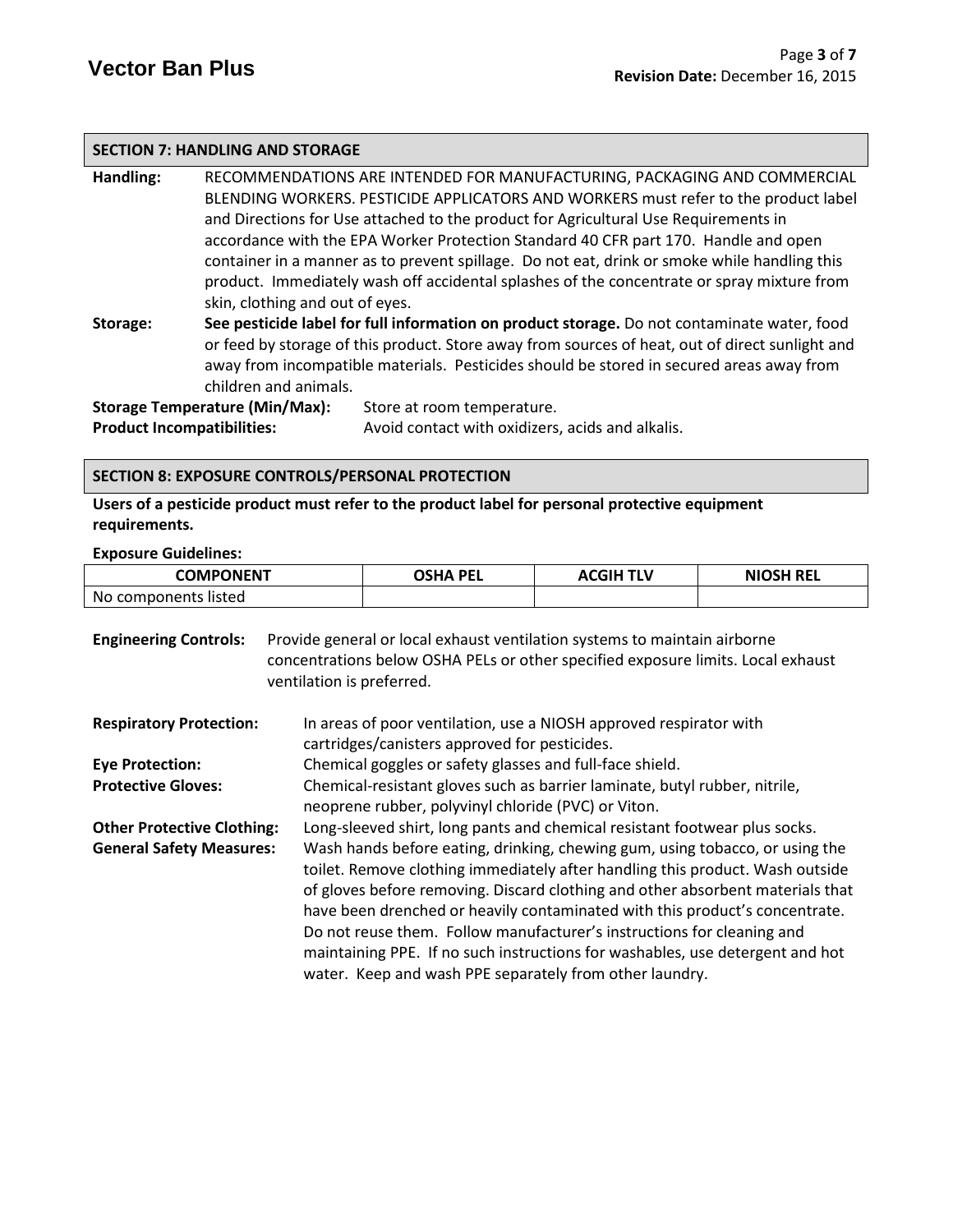| <b>SECTION 9: PHYSICAL AND CHEMICAL PROPERTIES</b> |                                       |                                         |                   |
|----------------------------------------------------|---------------------------------------|-----------------------------------------|-------------------|
| Appearance:                                        | Translucent yellow,<br>viscous liquid | <b>Upper/Lower Flammability Limits:</b> | Not determined    |
| Odor:                                              | Slight characteristic                 | <b>Vapor Pressure:</b>                  | Not determined    |
| <b>Odor Threshold:</b>                             | Not determined                        | <b>Vapor Density:</b>                   | Not determined    |
| pH (1% dispersion):                                | $5.0 - 5.5$                           | Relative Density (@24°C):               | 0.92 (typical)    |
| <b>Melting /Freezing Point:</b>                    | Not determined                        | <b>Solubility (Water):</b>              | <b>Emulsifies</b> |
| <b>Boiling Point/Range:</b>                        | Not determined                        | <b>Partition Coefficient:</b>           | Not determined    |
| <b>Flash Point:</b>                                | Not determined                        | <b>Auto-ignition Temperature:</b>       | Not determined    |
| <b>Evaporation Rate:</b>                           | Not determined                        | <b>Decomposition Temperature:</b>       | Not determined    |
| <b>Flammability:</b>                               | Not applicable                        | <b>Viscosity:</b>                       | Not determined    |

| <b>SECTION 10: STABILITY AND REACTIVITY</b> |                                                                  |  |
|---------------------------------------------|------------------------------------------------------------------|--|
| <b>Reactivity:</b>                          | No hazardous chemical reactions known.                           |  |
| <b>Chemical Stability:</b>                  | Stable under normal storage and handling conditions.             |  |
| <b>Possibility of Hazardous Reactions:</b>  | No potential for hazardous reactions known.                      |  |
| <b>Conditions to Avoid:</b>                 | Excessive heat, sources of ignition                              |  |
| <b>Incompatible Materials:</b>              | Strong oxidizers, acids and alkalis                              |  |
| <b>Hazardous Decomposition Products:</b>    | Thermal decomposition may produce toxic carbon and nitrogen, and |  |
|                                             | hydrogen chloride.                                               |  |

# **SECTION 11: TOXICOLOGICAL INFORMATION**

| <b>Likely Routes of Exposure:</b>   |                                             | Eye contact, Skin contact, Inhalation, Ingestion                    |            |             |
|-------------------------------------|---------------------------------------------|---------------------------------------------------------------------|------------|-------------|
| <b>Symptoms of Exposure:</b>        | No overt symptoms.                          |                                                                     |            |             |
| Oral $LD_{50}$ :                    |                                             | >2,000 mg/kg (Estimated based upon component data)                  |            |             |
| Dermal LD <sub>50</sub> :           |                                             | >2,000 mg/kg (Estimated based upon component data)                  |            |             |
| Inhalation LC <sub>50</sub> :       |                                             | >5.0 mg/L (4-hour)(Estimated based upon component data)             |            |             |
| <b>Eye Irritation/Damage:</b>       |                                             | Not anticipated to cause eye irritation based upon component data.  |            |             |
| <b>Skin Corrosion/Irritation:</b>   |                                             | Not anticipated to cause skin irritation based upon component data. |            |             |
| <b>Skin Sensitization:</b>          |                                             | Non-sensitizer, based upon component data.                          |            |             |
|                                     |                                             |                                                                     |            |             |
| <b>Chronic/Subchronic Toxicity:</b> | No data available                           |                                                                     |            |             |
| <b>Mutagenicity:</b>                | No data available                           |                                                                     |            |             |
| <b>Reproductive Toxicity:</b>       | No data available                           |                                                                     |            |             |
| <b>Neurotoxicity:</b>               | No data available                           |                                                                     |            |             |
| <b>Target Organs:</b>               | No data available                           |                                                                     |            |             |
| <b>Aspiration Hazard:</b>           | Not anticipated to be an aspiration hazard. |                                                                     |            |             |
| Carcinogenicity:                    | See below.                                  |                                                                     |            |             |
| <b>Chemical Name</b>                | <b>ACGIH</b>                                | <b>IARC</b>                                                         | <b>NTP</b> | <b>OSHA</b> |
| Permethrin                          |                                             | 3                                                                   |            |             |
| Piperonyl butoxide                  |                                             | 3                                                                   |            |             |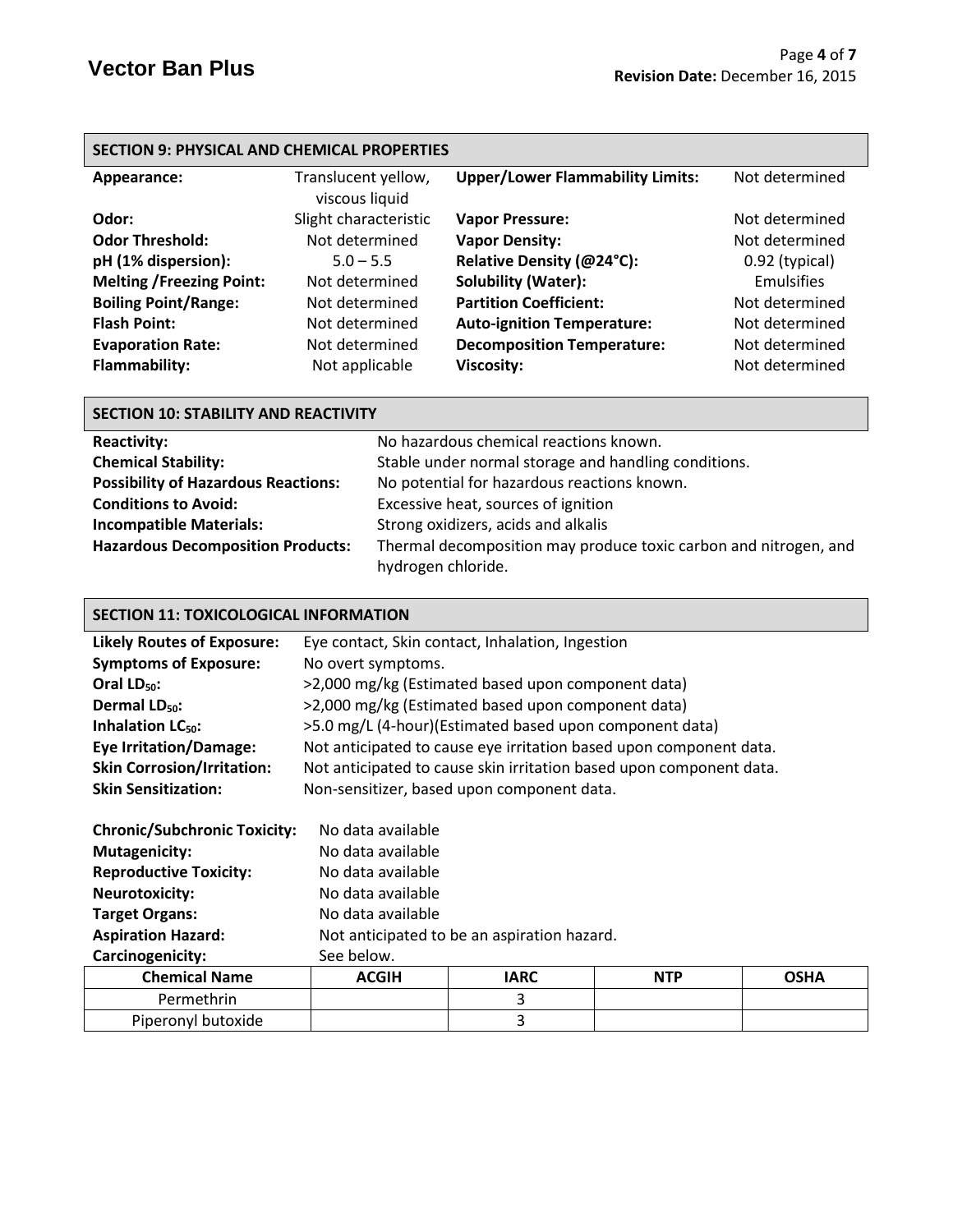# **SECTION 12: ECOLOGICAL INFORMATION**

# **Environmental Hazards Statement from FIFRA Regulated Pesticide Label:**

This product is toxic to aquatic organisms, including fish and invertebrates. Drift and runoff may be hazardous to aquatic organisms in water adjacent to treated areas. This product may contaminate water through runoff. This water has a potential for run-off for several weeks after application. Poorly draining soils and soils with shallow water tables are more prone to produce run-off that contains this product.

Do not apply directly to water, to areas where surface water is present or to intertidal areas below the mean high water mark. Do not contaminate water when disposing of equipment wash waters or rinsate.

This product is highly toxic to bees exposed to direct treatment on blooming crops or weeds. Do not apply this product or allow it to drift to blooming crops or weeds while bees are actively visiting the treatment area.

#### **ECOTOXICITY DATA:**

| <b>Fish Toxicity:</b>                 | No data available |
|---------------------------------------|-------------------|
| <b>Aquatic Invertebrate Toxicity:</b> | No data available |
| <b>Aquatic Plant Toxicity:</b>        | No data available |
| <b>Avian Toxicity:</b>                | No data available |
| <b>Honeybee Toxicity:</b>             | No data available |
| <b>ENVIRONMENTAL EFFECTS:</b>         |                   |

| <b>Persistence and Degradability:</b> | No data available |
|---------------------------------------|-------------------|
| <b>Bioaccumulation:</b>               | No data available |
| <b>Mobility:</b>                      | No data available |
| <b>Other Adverse Effects:</b>         | No data available |

## **SECTION 13: DISPOSAL CONSIDERATIONS**

| <b>Waste Disposal:</b>       | Refer to the pesticide label for full information on disposal. Pesticide wastes are   |
|------------------------------|---------------------------------------------------------------------------------------|
|                              | toxic. Improper disposal of unused pesticide, spray mixture, or rinse water is a      |
|                              | violation of Federal law. If these wastes cannot be used according to label           |
|                              | instructions, contact your State Pesticide or Environmental Control Agency or the     |
|                              | Hazardous Waste representative at the nearest EPA Regional Office for guidance in     |
|                              | proper disposal methods.                                                              |
| <b>Container Disposal:</b>   | Refer to the pesticide label for full information on disposal. When possible, triple  |
|                              | rinse the container and offer for recycling if available.                             |
| <b>RCRA Characteristics:</b> | It is the responsibility of the individual disposing of this product to determine the |
|                              | RCRA classification and hazard status of the waste.                                   |
|                              |                                                                                       |

| <b>SECTION 14: TRANSPORTATION INFORMATION</b> |                                                                                               |  |  |
|-----------------------------------------------|-----------------------------------------------------------------------------------------------|--|--|
| <b>DOT</b><br>(Ground):                       | Not regulated                                                                                 |  |  |
| <b>IMDG</b>                                   | UN3082, Environmentally hazardous substance, liquid, n.o.s. (Permethrin, Piperonyl butoxide), |  |  |
| (Sea):                                        | 9. PGIII                                                                                      |  |  |
| <b>IATA</b>                                   | UN3082, Environmentally hazardous substance, liquid, n.o.s. (Permethrin, Piperonyl butoxide), |  |  |
| (Air):                                        | 9, PGIII                                                                                      |  |  |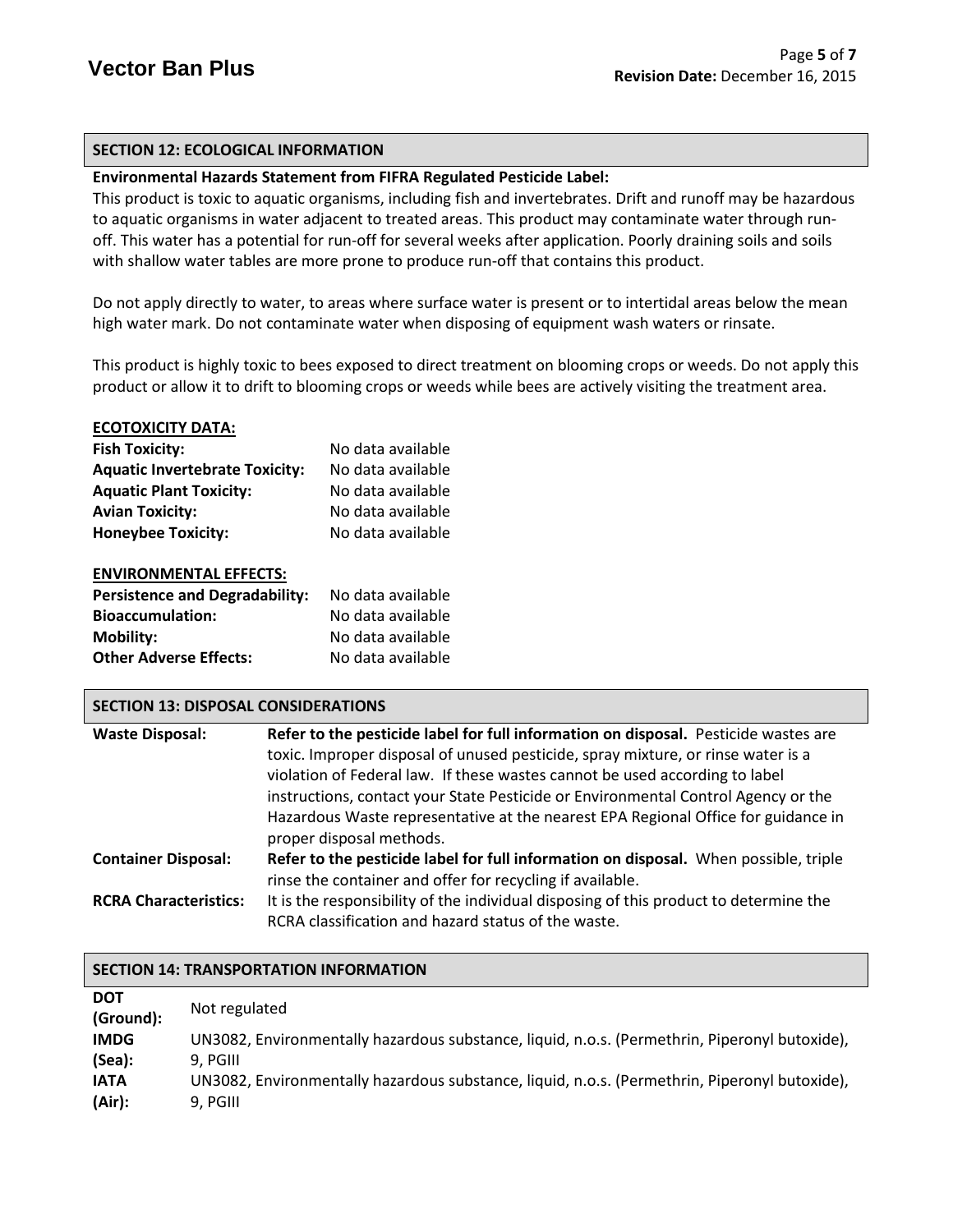# **SECTION 15: REGULATORY INFORMATION**

**Labeling Requirements Under FIFRA:** This chemical is a pesticide product registered by the Environmental Protection Agency and is subject to certain labeling requirements under federal pesticide law. These requirements differ from the classification criteria and hazard information required for safety data sheets and for workplace labels of non-pesticide chemicals. Following is the hazard information as required on the pesticide label:

# CAUTION

Harmful if swallowed or absorbed through the skin. Avoid contact with skin, eyes or clothing. Wash hands thoroughly with soap and water after handling and before eating, drinking, chewing gum, using tobacco or using the toilet. Remove and wash contaminated clothing before reuse.

**TSCA Inventory:** This product is exempt from TSCA inventory listing requirements as it is solely for FIFRA regulated use.

**SARA Title III Information:**

 **Section 302 – Extremely hazardous substances:** None

 **Section 311/312** – **Hazard Categories:** None

 **Section 313 –** This product contains a chemical or chemicals which are subject to the reporting requirements of the Act and Title 40 of the Code of Federal Regulations, Part 372:

| <b>Chemical Name</b> | <b>CAS Number</b> | Weight % |
|----------------------|-------------------|----------|
| Piperonyl butoxide   | $51-03-6$         | 10.0%    |
| Permethrin           | 52645-53-1        | 10.0%    |

**CERCLA –** This product contains the following chemicals which have a reportable quantity (RQ) under the Comprehensive Environmental Response, Compensation and Liability Act (CERCLA):

| <b>Chemical Name</b> | <b>CAS Number</b> | RQ | <b>Quantity of</b><br><b>Finished Product</b> |
|----------------------|-------------------|----|-----------------------------------------------|
| None listed          |                   |    |                                               |

## **CALIFORNIA PROPOSITION 65:**

| <b>Chemical Name</b> | <b>CAS Number</b> | Prop 65 Category(ies) |
|----------------------|-------------------|-----------------------|
| None listed          |                   |                       |

#### **U.S. STATE RIGHT-TO-KNOW REGULATIONS:**

| <b>Chemical Name</b> | <b>New Jersey</b> | <b>Massachusetts</b> | <b>Pennsylvania</b> |
|----------------------|-------------------|----------------------|---------------------|
| Permethrin           |                   |                      |                     |
| Piperonyl butoxide   |                   |                      |                     |

## **SECTION 16: OTHER INFORMATION**

| Flammability<br>Instability<br><b>Health Hazards</b><br><b>NFPA</b><br>Special Hazards - None |  |  |  |
|-----------------------------------------------------------------------------------------------|--|--|--|
|                                                                                               |  |  |  |

**Disclaimer:** Control Solutions, Inc. believes the information presented herein is accurate and correct as of the document date. The presented information is based upon available data from reliable sources. Control Solutions, Inc. makes no warranty, express or implied, regarding the accuracy of the data or the results